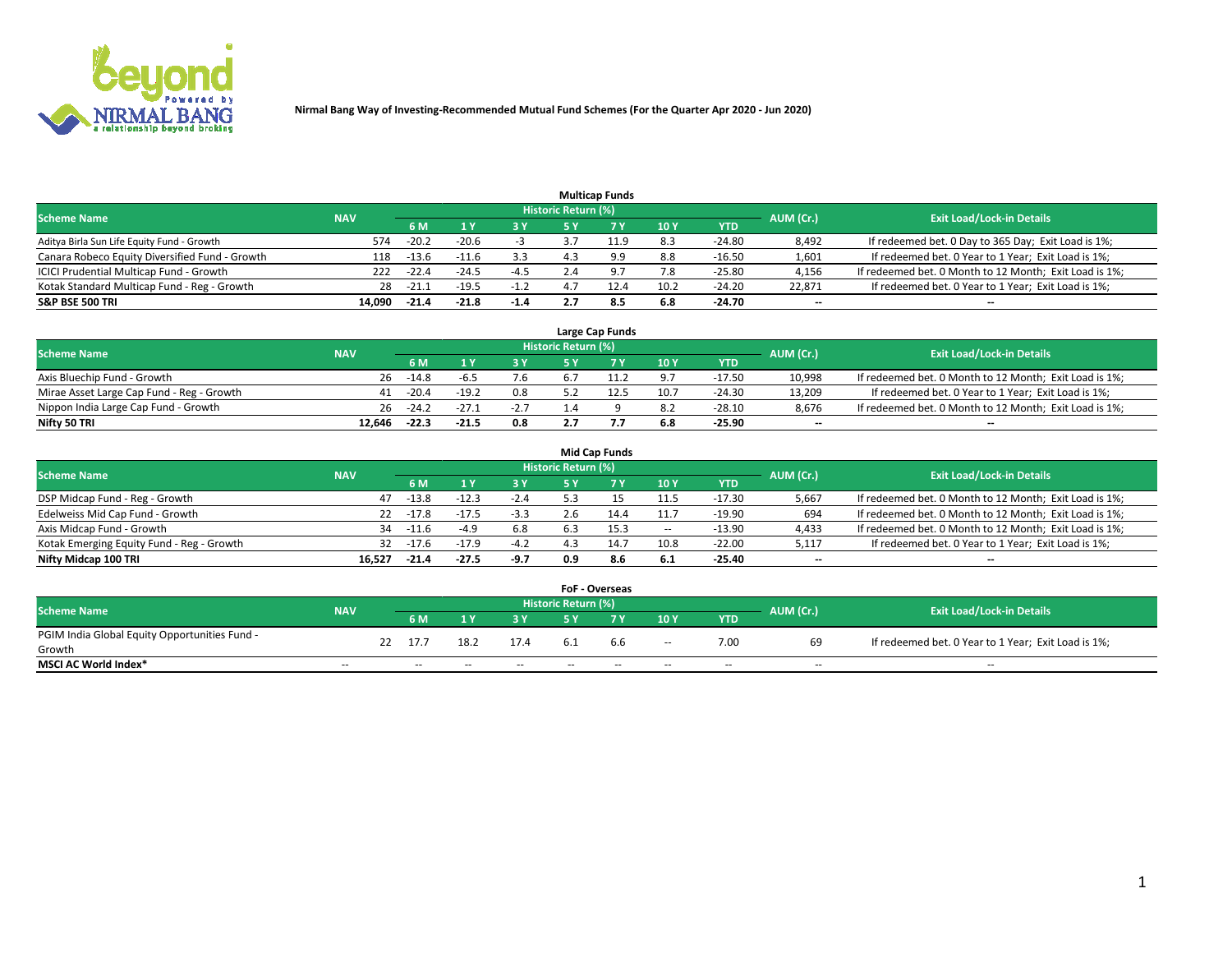

|                                                  |            |         |         |        |                     | Large & Midcap |      |            |           |                                                        |
|--------------------------------------------------|------------|---------|---------|--------|---------------------|----------------|------|------------|-----------|--------------------------------------------------------|
| <b>Scheme Name</b>                               | <b>NAV</b> |         |         |        | Historic Return (%) |                |      |            | AUM (Cr.) | <b>Exit Load/Lock-in Details</b>                       |
|                                                  |            | 6 M     |         | 3 Y    | 5٧                  |                | 10Y  | <b>YTD</b> |           |                                                        |
| Canara Robeco Emerging Equities - Growth         | 79         | $-15.2$ | $-15.9$ | -1.6   | 6.2                 |                | 14.4 | $-18.70$   | 4,254     | If redeemed bet. 0 Year to 1 Year; Exit Load is 1%;    |
| Invesco India Growth Opportunities Fund - Growth | 28         | $-20.2$ | $-16.9$ | 1.6    |                     |                | 9.4  | $-22.10$   | 1,986     | If redeemed bet. 0 Year to 1 Year; Exit Load is 1%;    |
| Sundaram Large and Mid Cap Fund - Reg - Growth   | 27         | -24.6   | $-20.2$ | $-1.3$ |                     |                |      | $-25.70$   | 885       | If redeemed bet. 0 Month to 12 Month; Exit Load is 1%; |
| Principal Emerging Bluechip Fund - Growth        | 86         | $-16.7$ | $-16.1$ | $-2.6$ | 4.9                 |                | 11.1 | $-20.10$   | 1,596     | If redeemed bet. 0 Day to 365 Days; Exit Load is 1%;   |
| NIFTY Large Midcap 250 TRI                       | 5.649      | $-20.1$ | $-21.7$ | $-2.4$ | 3.5                 | 10.2           | 7.8  | -23.90     | $-$       | --                                                     |

|                                  |            |         |         |        |                     | <b>Focused Funds</b> |        |            |           |                                                        |
|----------------------------------|------------|---------|---------|--------|---------------------|----------------------|--------|------------|-----------|--------------------------------------------------------|
| <b>Scheme Name</b>               | <b>NAV</b> |         |         |        | Historic Return (%) |                      |        |            | AUM (Cr.) | <b>Exit Load/Lock-in Details</b>                       |
|                                  |            | 6 M     |         |        |                     |                      | 10Y    | <b>YTD</b> |           |                                                        |
| Axis Focused 25 Fund - Growth    | 24         | $-19.3$ | $-11.4$ |        | 6.9                 |                      | $\sim$ | $-21.60$   | 8.185     | If redeemed bet. 0 Month to 12 Month; Exit Load is 1%; |
| SBI Focused Equity Fund - Growth | 126        | $-15.0$ | $-10.9$ | 4.8    | b.b                 |                      | 12.9   | $-18.20$   | 7.012     | If redeemed bet. 0 Year to 1 Year; Exit Load is 1%;    |
| <b>S&amp;P BSE 500 TRI</b>       | 14.090     | $-21.4$ | $-21.8$ | $-1.4$ |                     | -8.5                 | 6.8    | $-24.70$   | $- -$     | $\overline{\phantom{a}}$                               |

| <b>Small Cap Funds</b>                         |            |                                  |         |         |        |           |       |            |                          |                                                     |  |  |  |
|------------------------------------------------|------------|----------------------------------|---------|---------|--------|-----------|-------|------------|--------------------------|-----------------------------------------------------|--|--|--|
| <b>Scheme Name</b>                             | AUM (Cr.)  | <b>Exit Load/Lock-in Details</b> |         |         |        |           |       |            |                          |                                                     |  |  |  |
|                                                | <b>NAV</b> | 6 M                              |         | 3 Y     | 5 Y    | <b>7Y</b> | 10Y   | <b>YTD</b> |                          |                                                     |  |  |  |
| Franklin India Smaller Companies Fund - Growth | 36         | $-26.2$                          | $-33.1$ | $-12$   |        | 12.5      | 10.2  | $-27.30$   | 4,506                    | If redeemed bet. 0 Year to 1 Year; Exit Load is 1%; |  |  |  |
| HDFC Small Cap Fund - Growth                   | 28         | $-27.9$                          | $-35.6$ | $-6.9$  |        |           | 7.2   | $-27.00$   | 6,247                    | If redeemed bet. 0 Year to 1 Year; Exit Load is 1%; |  |  |  |
| L&T Emerging Businesses Fund - Reg - Growth    | 16         | $-27.2$                          | $-33.2$ | $-9.6$  | 2.3    | $- -$     | $\!-$ | $-28.30$   | 3,815                    | If redeemed bet. 0 Year to 1 Year; Exit Load is 1%; |  |  |  |
| SBI Small Cap Fund - Growth                    | 44         | $-15.8$                          | $-14.1$ | 0.8     |        | 19.9      | 15.3  | $-17.60$   | 2,704                    | If redeemed bet. 0 Year to 1 Year; Exit Load is 1%; |  |  |  |
| Nifty Smallcap 100 TRI                         | 4.876      | $-29.5$                          | $-38.9$ | $-17.8$ | $-6.2$ | 4.1       | 1.8   | -32.00     | $\overline{\phantom{a}}$ | --                                                  |  |  |  |

## **ELSS Schemes (Tax Saving u/s 80-C)**

| <b>Scheme Name</b>                           | <b>NAV</b> |         |         | <b>Historic Return (%)</b> |       |       |        |            | AUM (Cr.) | <b>Exit Load/Lock-in Details</b> |
|----------------------------------------------|------------|---------|---------|----------------------------|-------|-------|--------|------------|-----------|----------------------------------|
|                                              |            | 6 M     |         | 3Y                         | 5 Y   |       | 10Y    | <b>YTD</b> |           |                                  |
| Aditya Birla Sun Life Tax Relief 96 - Growth | 26         | $-15.3$ | $-17.2$ | $-0.1$                     |       | 12.8  | 8.8    | $-18.80$   | 8,167     | Nil                              |
| Axis Long Term Equity Fund - Growth          | 40         | $-17.9$ | $-9.7$  | 4.2                        |       |       | 13.7   | $-19.70$   | 17,495    | Nil                              |
| Canara Robeco Equity Tax Saver Fund - Growth | 58         | $-12.4$ | $-10.6$ | 3.5                        |       |       | 9.2    | $-15.10$   | 829       | Nil                              |
| Invesco India Tax Plan - Growth              | 43         | $-17.9$ | $-15.5$ |                            |       | 12.2  | 10.3   | $-20.60$   | 806       | Nil                              |
| Mirae Asset Tax Saver Fund - Reg - Growth    | 15         | $-18.4$ | $-16.4$ | 2.2                        | $- -$ | $- -$ | $\sim$ | $-23.00$   | 2,671     | Nil                              |
| <b>S&amp;P BSE 200 TRI</b>                   | 4.577      | $-21.3$ | -20.9   | $-0.4$                     | 3.1   | 8.6   | 7.1    | $-24.70$   | $-$       | $-$                              |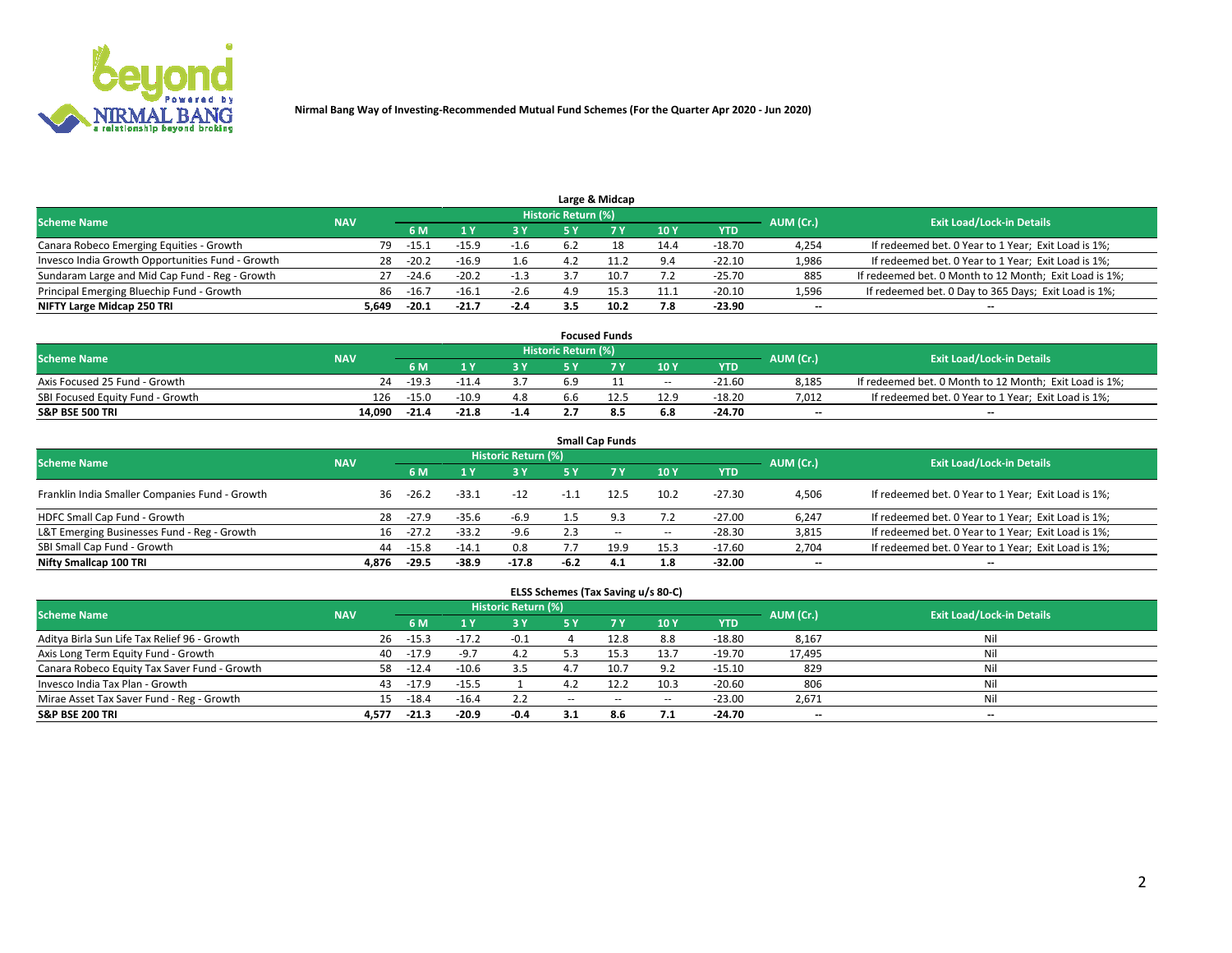

| <b>Contra/Value Fund</b>                  |            |                                  |         |        |      |     |     |            |       |                                                     |  |  |  |
|-------------------------------------------|------------|----------------------------------|---------|--------|------|-----|-----|------------|-------|-----------------------------------------------------|--|--|--|
| <b>Scheme Name</b>                        | AUM (Cr.)  | <b>Exit Load/Lock-in Details</b> |         |        |      |     |     |            |       |                                                     |  |  |  |
|                                           | <b>NAV</b> |                                  |         | 3 Y    |      |     | 10Y | <b>YTD</b> |       |                                                     |  |  |  |
| Kotak India EQ Contra Fund - Reg - Growth | 42         | $-21$                            | $-20.4$ | 0.8    | 3.3  | 8.7 | 7.3 | $-24.00$   | 631   | If redeemed bet. 0 Year to 1 Year; Exit Load is 1%; |  |  |  |
| Invesco India Contra Fund - Growth        | 39         | $-16.8$                          | $-18.1$ | 0.5    |      |     | 9.8 | $-20.60$   | 3,658 | If redeemed bet. 0 Year to 1 Year; Exit Load is 1%; |  |  |  |
| UTI Value Opportunities Fund - Growth     | 50.        | $-16.8$                          | $-17.$  | $-0.8$ | 0.8  |     | 7.6 | $-21.90$   | 3,294 | If redeemed bet. 0 Year to 1 Year; Exit Load is 1%; |  |  |  |
| Nippon India Value Fund - Growth          | 57         | $-22.0$                          | $-22.9$ | $-3.6$ | ـ 8. | Q)  | 6.9 | $-24.50$   | 2,162 | If redeemed bet. 0 Year to 1 Year; Exit Load is 1%; |  |  |  |
| <b>S&amp;P BSE 500 TRI</b>                | 14.090     | $-21.4$                          | $-21.8$ | $-1.4$ |      | 8.ప | 6.8 | $-24.70$   | $-$   | $\overline{\phantom{a}}$                            |  |  |  |

| Sector/Thematic                                                           |            |         |         |                     |                          |       |                          |          |                          |                                                        |  |  |  |
|---------------------------------------------------------------------------|------------|---------|---------|---------------------|--------------------------|-------|--------------------------|----------|--------------------------|--------------------------------------------------------|--|--|--|
| <b>Scheme Name</b>                                                        | <b>NAV</b> |         |         | Historic Return (%) |                          |       |                          |          | AUM (Cr.)                | <b>Exit Load/Lock-in Details</b>                       |  |  |  |
|                                                                           |            | 6 M     |         | <b>3Y</b>           | 5 Y                      | 7Y    | 10Y                      | YTD      |                          |                                                        |  |  |  |
| Canara Robeco Consumer Trends Fund - Reg -<br>Growth                      | 36         | $-15.2$ | $-7.3$  | 4.2                 | 7.6                      | 12.5  | 11.6                     | $-15.50$ | 314                      | If redeemed bet. 0 Year to 1 Year; Exit Load is 1%;    |  |  |  |
| Mirae Asset Great Consumer Fund - Growth                                  | 29         | $-19.9$ | $-15.1$ | 3.9                 | 5.7                      | 12.7  | $\overline{\phantom{a}}$ | $-21.10$ | 774                      | If redeemed bet. 0 Year to 1 Year; Exit Load is 1%;    |  |  |  |
| <b>ICICI Prudential Technology Fund - Growth</b>                          | 46         | $-15.1$ | $-21.7$ | b                   | 2.9                      | 13.2  | 11.8                     | $-20.30$ | 320                      | If redeemed bet. 0 Day to 15 Day; Exit Load is 1%;     |  |  |  |
| Nippon India Pharma Fund - Growth                                         | 181        | 25.9    | 18.7    | 10.6                | 6.4                      | 14.9  | 13.9                     | 18.80    | 2,190                    | If redeemed bet. 0 Year to 1 Year; Exit Load is 1%;    |  |  |  |
| BNP Paribas India Consumption Fund - Reg - Growth                         | 11         | $-10.7$ |         | $\sim$ $-$          | $\overline{\phantom{a}}$ | $- -$ | $\overline{\phantom{a}}$ | $-13.10$ | 441                      | If redeemed bet. 0 Month to 12 Month; Exit Load is 1%; |  |  |  |
| ICICI Prudential Banking and Financial Services Fund -<br>Retail - Growth | 42         | $-33.7$ | $-35$   | $-1$                | 3.2                      | 9.7   | 10.4                     | $-39.30$ | 2,535                    | If redeemed bet. 0 Day to 15 Day; Exit Load is 1%;     |  |  |  |
| <b>S&amp;P BSE 500 TRI</b>                                                | 14.090     | $-21.4$ | $-21.8$ | $-1.4$              | 2.7                      | 8.5   | 6.8                      | $-24.70$ | $\overline{\phantom{a}}$ | --                                                     |  |  |  |

| <b>Dynamic Asset Allocation Funds</b>                      |            |         |         |                            |     |           |     |            |           |                                                          |  |  |  |
|------------------------------------------------------------|------------|---------|---------|----------------------------|-----|-----------|-----|------------|-----------|----------------------------------------------------------|--|--|--|
| <b>Scheme Name</b>                                         | <b>NAV</b> |         |         | <b>Historic Return (%)</b> |     |           |     |            | AUM (Cr.) | <b>Exit Load/Lock-in Details</b>                         |  |  |  |
|                                                            |            | 6 M     |         | <b>3Y</b>                  | 5 Y | <b>7Y</b> | 10Y | <b>YTD</b> |           |                                                          |  |  |  |
| ICICI Prudential Balanced Advantage Fund - Reg -<br>Growth | 32         | $-13.4$ | $-10$   | 1.7                        | 4.7 | 9.5       | 9.7 | $-16.30$   | 22,849    | If redeemed bet. 0 Year to 1 Year; Exit Load is 1%;      |  |  |  |
| Invesco India Dynamic Equity Fund - Growth                 | 26         | $-13.1$ | $-10.3$ | 0.7                        | 3.7 | 9.3       |     | -14.70     | 684       | If redeemed bet. 0 Month to 3 Month; Exit Load is 0.25%; |  |  |  |
| Nippon India Balanced Advantage Fund - Growth              | 82         | $-10.7$ | $-10.3$ | 1.3                        |     | 9.4       | 8.6 | $-13.50$   | 2,529     | If redeemed bet. 0 Month to 12 Month; Exit Load is 1%;   |  |  |  |
| HDFC Balanced Advantage Fund - Growth                      | 158        | $-18.4$ | $-20.1$ | $-0.6$                     | 3.4 | 8.2       | 7.6 | $-21.80$   | 32,369    | If redeemed bet. 0 Year to 1 Year; Exit Load is 1%;      |  |  |  |
| SBI Dynamic Asset Allocation Fund - Reg - Growth           | 12         | $-12.5$ | $-12$   | 1.1                        | 3.4 | $\sim$    | -   | $-15.40$   | 545       | If redeemed bet. 0 Month to 12 Month; Exit Load is 1%;   |  |  |  |
| NIFTY 50 Hybrid Composite Debt 65:35 Index                 | 8.929      | $-12.6$ | $-10.3$ | 3.9                        | 5.1 | 8.4       | 7.8 | $-15.50$   | --        | --                                                       |  |  |  |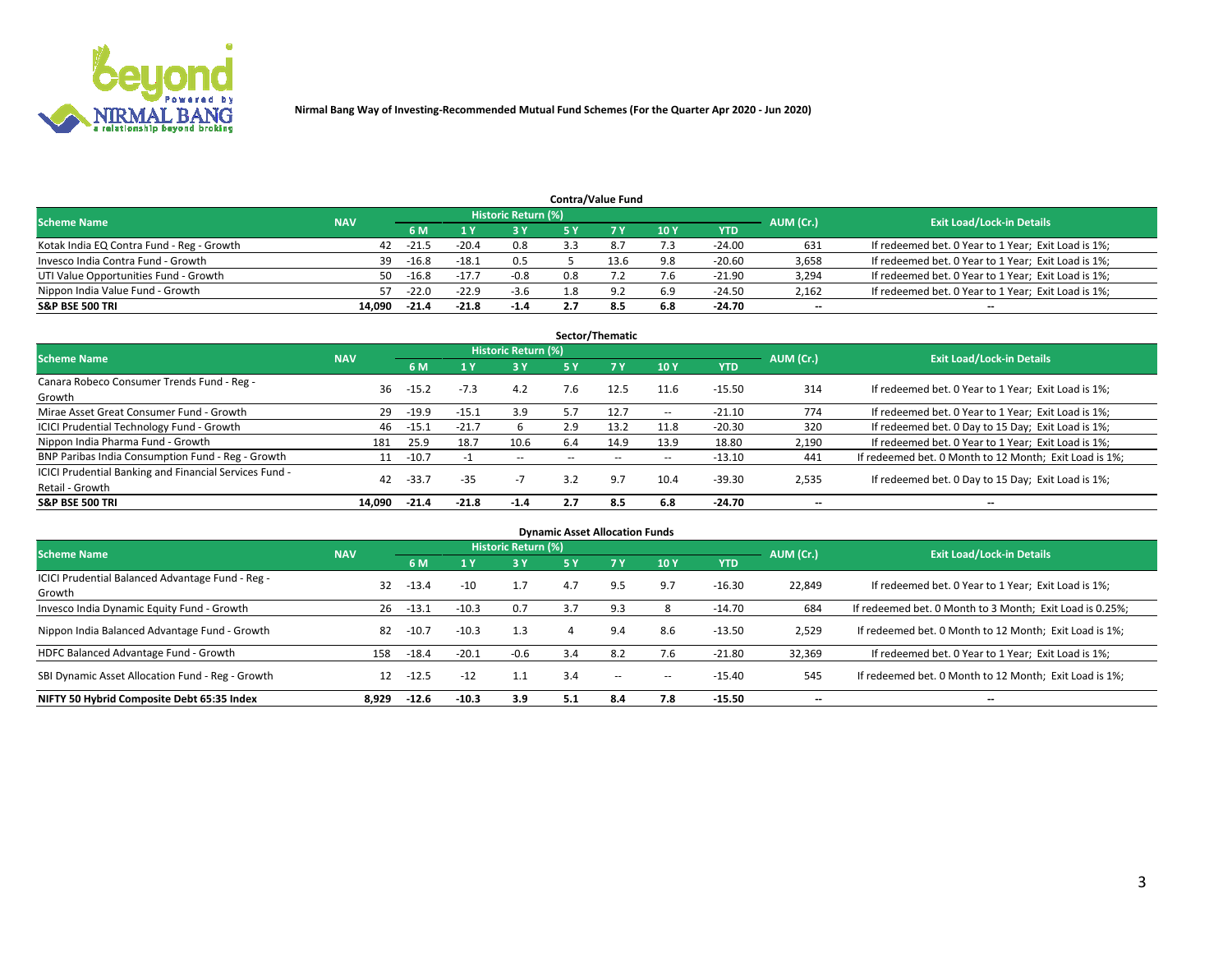

| <b>Hybrid Aggressive</b>                        |            |                                  |         |        |       |       |                          |          |                          |                                                        |  |  |  |
|-------------------------------------------------|------------|----------------------------------|---------|--------|-------|-------|--------------------------|----------|--------------------------|--------------------------------------------------------|--|--|--|
| <b>Scheme Name</b>                              | AUM (Cr.)  | <b>Exit Load/Lock-in Details</b> |         |        |       |       |                          |          |                          |                                                        |  |  |  |
|                                                 | <b>NAV</b> | 6 M                              |         | 3 Y    | 5 ۷   |       | 10Y                      | YTD      |                          |                                                        |  |  |  |
| ICICI Prudential Equity & Debt Fund - Growth    | 114        | $-14.8$                          | $-15.3$ | $-0.1$ |       | 10.9  | 10.6                     | $-18.90$ | 16,219                   | If redeemed bet. 0 Year to 1 Year; Exit Load is 1%;    |  |  |  |
| Mirae Asset Hybrid - Equity Fund - Reg - Growth | 13         | $-12.6$                          |         | 2.6    | $- -$ | $- -$ | $\overline{\phantom{a}}$ | $-17.00$ | 2,923                    | If redeemed bet. 0 Year to 1 Year; Exit Load is 1%;    |  |  |  |
| SBI Equity Hybrid Fund - Growth                 | 123        | $-12.6$                          | $-7.8$  | 3.9    |       |       | 9.6                      | $-15.40$ | 26,925                   | If redeemed bet. 0 Month to 12 Month; Exit Load is 1%; |  |  |  |
| Canara Robeco Equity Hybrid Fund - Growth       | 149        | -8.5                             | -5.4    | 3.8    |       |       | 10.2                     | $-11.40$ | 2,621                    | If redeemed bet. 0 Year to 1 Year; Exit Load is 1%;    |  |  |  |
| NIFTY 50 Hybrid Composite Debt 65:35 Index      | 8,929      | $-12.6$                          | $-10.3$ | 3.9    | . .   | 8.4   | 7.8                      | $-15.50$ | $\overline{\phantom{a}}$ | --                                                     |  |  |  |

| <b>Arbitrage Fund</b>                      |            |    |     |  |                     |  |  |     |            |           |                                                          |  |  |
|--------------------------------------------|------------|----|-----|--|---------------------|--|--|-----|------------|-----------|----------------------------------------------------------|--|--|
| <b>Scheme Name</b>                         | <b>NAV</b> |    |     |  | Historic Return (%) |  |  |     |            | AUM (Cr.) | <b>Exit Load/Lock-in Details</b>                         |  |  |
|                                            |            |    | 1 M |  | 6 M                 |  |  | 3 Y | <b>YTD</b> |           |                                                          |  |  |
| IDFC Arbitrage Fund - Reg - Growth         |            |    | -55 |  | 49                  |  |  |     | 5.20       | 6.491     | If redeemed bet. 0 Month to 1 Month; Exit Load is 0.25%; |  |  |
| Kotak Equity Arbitrage Fund - Reg - Growth |            | 28 | 6.2 |  | 5.6                 |  |  | 6.2 | 6.10       | 10.580    | If redeemed bet. 0 Day to 30 Day; Exit Load is 0.25%;    |  |  |
| Nippon India Arbitrage Fund - Growth       |            | 20 |     |  | 5.5                 |  |  | 6.2 | 6.00       | 6.821     | If redeemed bet. 0 Month to 1 Month; Exit Load is 0.25%; |  |  |

| <b>Equity Saver</b>                      |            |    |                          |                          |                     |        |       |                          |                          |           |                                                        |  |  |  |
|------------------------------------------|------------|----|--------------------------|--------------------------|---------------------|--------|-------|--------------------------|--------------------------|-----------|--------------------------------------------------------|--|--|--|
| <b>Scheme Name</b>                       | <b>NAV</b> |    |                          |                          | Historic Return (%) |        |       |                          |                          | AUM (Cr.) | <b>Exit Load/Lock-in Details</b>                       |  |  |  |
|                                          |            |    | 6 M                      |                          |                     | E V    |       | 10Y                      | <b>YTD</b>               |           |                                                        |  |  |  |
| Axis Equity Saver Fund - Reg - Growth    |            |    | -8.6                     |                          |                     | $-$    | $-$   | $\sim$                   | $-9.60$                  | 680       | If redeemed bet. 0 Month to 12 Month; Exit Load is 1%; |  |  |  |
| Kotak Equity Savings Fund - Reg - Growth |            | 14 | -5.X                     |                          |                     |        | $-$   | $\sim$                   | $-7.90$                  | 1.449     | If redeemed bet. 0 Year to 1 Year; Exit Load is 1%;    |  |  |  |
| CRISIL Hybrid 50+50 - Moderate Index*    | $- -$      |    | $\overline{\phantom{a}}$ | $\overline{\phantom{a}}$ | $- -$               | $\sim$ | $- -$ | $\overline{\phantom{a}}$ | $\overline{\phantom{a}}$ | $- -$     | --                                                     |  |  |  |

| <b>Liquid Funds</b>                 |            |           |       |                            |    |     |                          |                          |           |                                  |  |  |  |  |
|-------------------------------------|------------|-----------|-------|----------------------------|----|-----|--------------------------|--------------------------|-----------|----------------------------------|--|--|--|--|
| <b>Scheme Name</b>                  | <b>NAV</b> |           |       | <b>Historic Return (%)</b> |    |     | <b>YTM</b>               | Avg                      | AUM (Cr.) | <b>Exit Load/Lock-in Details</b> |  |  |  |  |
|                                     |            | <b>1W</b> | ואי י | 1 M                        | ៵៳ | 1 Y |                          | <b>Maturity</b>          |           |                                  |  |  |  |  |
| Axis Liquid Fund - Growth           | 2.202      |           |       | 8.2                        |    | 6.2 | 4.49                     | 0.15                     | 19,980    | *Ref Footnote                    |  |  |  |  |
| IDFC Cash Fund - Reg - Growth       | 2,399      | 6.5       |       | -8.1                       |    |     | 4.89                     | 0.13                     | 7,003     | *Ref Footnote                    |  |  |  |  |
| Mahindra Liquid Fund - Reg - Growth | 1,287      |           |       | 8.4                        |    | 6.2 | 4.85                     | 0.13                     | 2,098     | *Ref Footnote                    |  |  |  |  |
| Kotak Liguid Fund - Reg - Growth    | 4,013      | 6.7       |       |                            |    | 50  | 4.37                     | 0.16                     | 23,622    | *Ref Footnote                    |  |  |  |  |
| <b>CRISIL Liquid Fund Index</b>     | $- -$      | 6.9       |       | 7.1                        |    | 6.3 | $\overline{\phantom{a}}$ | $\overline{\phantom{a}}$ | $- -$     | $- -$                            |  |  |  |  |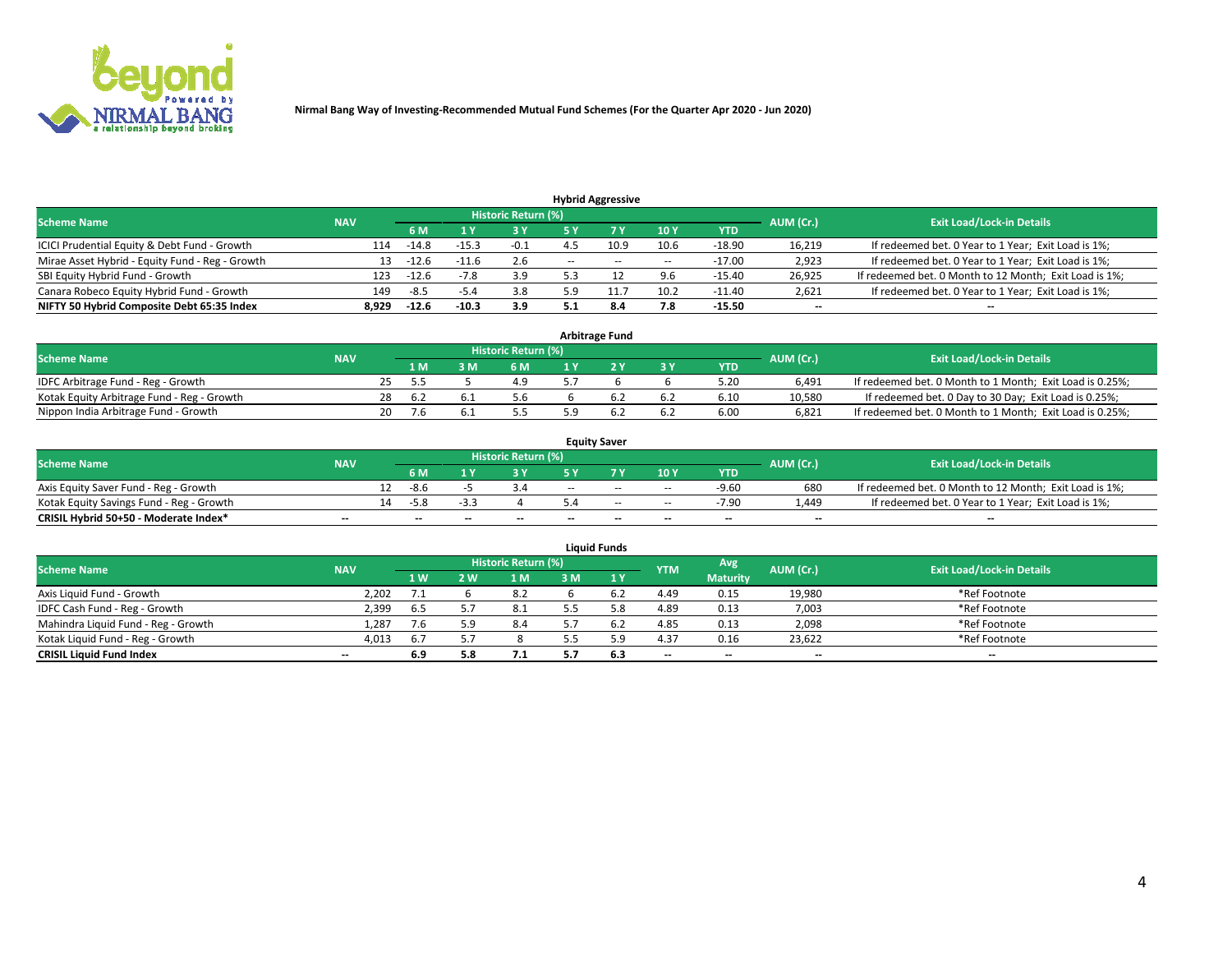

|                                               |            |      |     |                            |     | <b>Ultra Short Fund</b> |                          |                          |                          |                                  |
|-----------------------------------------------|------------|------|-----|----------------------------|-----|-------------------------|--------------------------|--------------------------|--------------------------|----------------------------------|
| <b>Scheme Name</b>                            | <b>NAV</b> |      |     | <b>Historic Return (%)</b> |     |                         | <b>YTM</b>               | Avg                      | AUM (Cr.)                | <b>Exit Load/Lock-in Details</b> |
|                                               |            | 1 M  |     | 6 M                        |     | י כ                     |                          | <b>Maturity</b>          |                          |                                  |
| IDFC Ultra Short Term Fund - Reg - Growth     |            | 17.0 |     | 6.S                        |     | $- -$                   | 5.87                     | 0.48                     | 4,182                    | Nil                              |
| Sundaram Ultra Short Term Fund - Reg - Growth |            | 14.0 |     |                            | $-$ | $\sim$                  | 5.31                     | 0.51                     | 332                      | Nil                              |
| L&T Ultra Short Term Fund - Growth            | 33         | 18.0 |     | 6.3                        |     |                         | 5.9                      | 0.53                     | 1,670                    | Nil                              |
| <b>NIFTY Ultra Short Duration Debt Index</b>  | 4,080      | 12.7 | 6.8 | 6.6                        |     |                         | $\overline{\phantom{a}}$ | $\overline{\phantom{a}}$ | $\overline{\phantom{a}}$ | $- -$                            |

| <b>Money Market Fund</b>                         |            |      |     |                            |     |                          |                          |                 |           |                                  |  |  |  |  |
|--------------------------------------------------|------------|------|-----|----------------------------|-----|--------------------------|--------------------------|-----------------|-----------|----------------------------------|--|--|--|--|
| <b>Scheme Name</b>                               | <b>NAV</b> |      |     | <b>Historic Return (%)</b> |     |                          | <b>YTM</b>               | Avg             | AUM (Cr.) | <b>Exit Load/Lock-in Details</b> |  |  |  |  |
|                                                  |            | 1 M  | ١M  | 6 M                        |     | 3 Y                      |                          | <b>Maturity</b> |           |                                  |  |  |  |  |
| Aditya Birla Sun Life Money Manager Fund - Reg - | 271        | 20.9 | 7.6 | 6.8                        |     |                          | 6.57                     | 0.80            | 8,318     | Nil                              |  |  |  |  |
| Growth                                           |            |      |     |                            |     |                          |                          |                 |           |                                  |  |  |  |  |
| Franklin India Savings Fund - Growth             | 37         | 19.4 |     | 6.b                        |     |                          | 6.57                     | 0.71            | 3,357     | Nil                              |  |  |  |  |
| Nippon India Money Market Fund - Growth          | 3,049      | 15.9 |     | 6.5                        |     |                          | 6.22                     | 0.55            | 3,491     | Nil                              |  |  |  |  |
| <b>CRISIL Liquid Fund Index</b>                  | $- -$      | 7.1  |     | 5.7                        | 6.3 | $\overline{\phantom{a}}$ | $\overline{\phantom{a}}$ | $- -$           | $- -$     | $-$                              |  |  |  |  |

| <b>Short Term Fund</b>                          |            |    |      |                |                     |     |             |            |                 |           |                                  |  |  |
|-------------------------------------------------|------------|----|------|----------------|---------------------|-----|-------------|------------|-----------------|-----------|----------------------------------|--|--|
| <b>Scheme Name</b>                              | <b>NAV</b> |    |      |                | Historic Return (%) |     |             | <b>YTM</b> | Avg             | AUM (Cr.) | <b>Exit Load/Lock-in Details</b> |  |  |
|                                                 |            |    | 1 M. | 3 M            | 6 M                 | 1 Y | <b>23 V</b> |            | <b>Maturity</b> |           |                                  |  |  |
| Axis Short Term Fund - Growth                   |            | 22 | 32.6 | 9.6            | 8.7                 | 9.9 |             | 6.92       | 2.90            | 4,821     | Nil                              |  |  |
| HDFC Short Term Debt Fund - Growth              |            | 23 | 29.5 | 8.8            | 8.7                 | 9.8 | 7.9         | 7.48       | 3.31            | 11,204    | Nil                              |  |  |
| IDFC Bond Fund - Short Term Plan - Reg - Growth |            | 42 | 34.4 | Q <sub>1</sub> | 8.2                 | 9 7 |             | 6.52       | 2.31            | 11,573    | Nil                              |  |  |
| Kotak Bond Short Term Fund - Reg - Growth       |            | 38 | 29.0 | 9.7            | 8.5                 | 9.8 |             | 7.04       | 3.00            | 9,526     | Nil                              |  |  |
| L&T Short Term Bond Fund - Reg - Growth         |            | 20 | 35.9 | 11.5           | 9.2                 | 10  |             | 6.29       | 2.49            | 4,778     | Nil                              |  |  |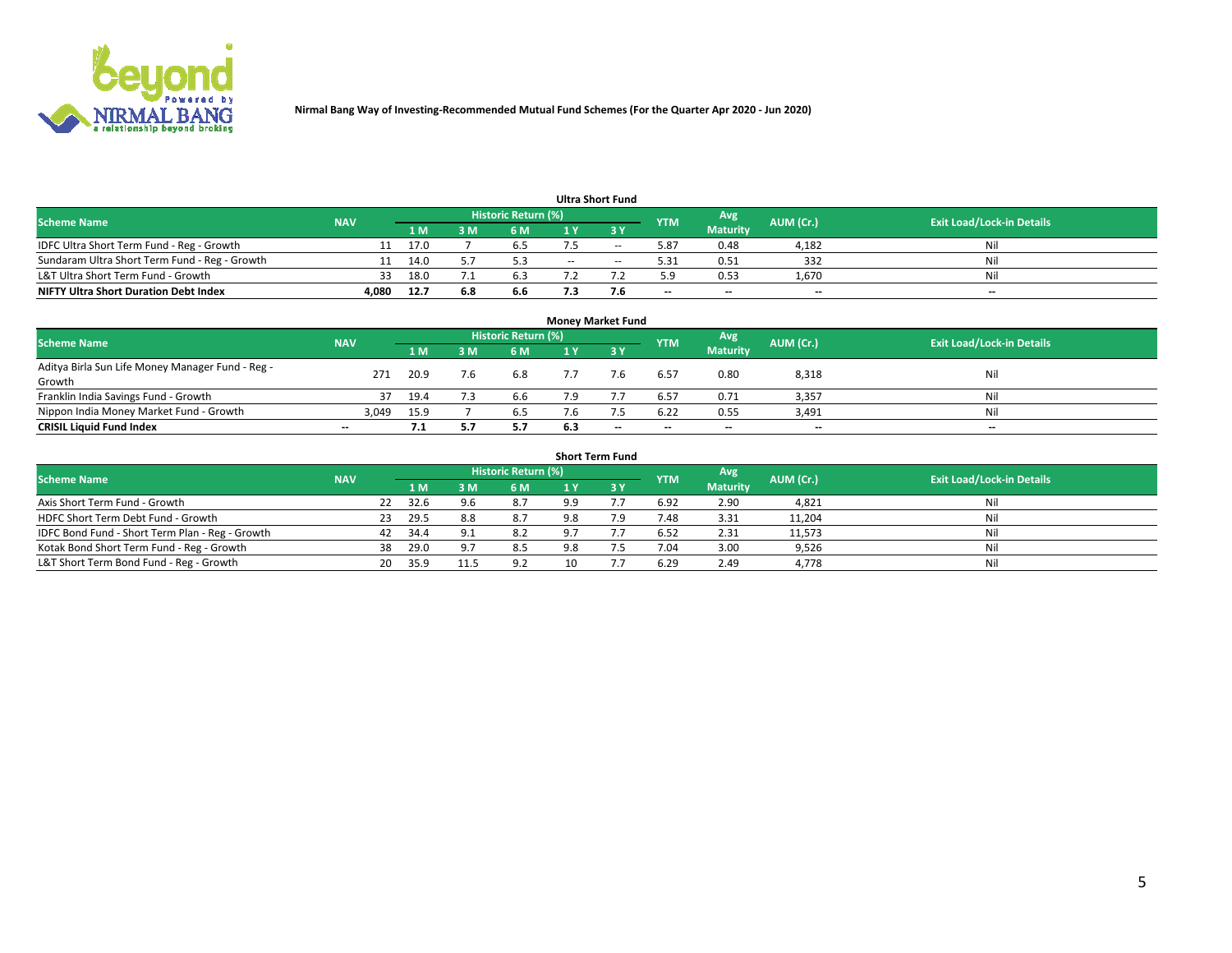

| <b>Low Duration Fund</b>                  |            |      |      |                     |  |  |            |                 |           |                                  |  |  |  |  |
|-------------------------------------------|------------|------|------|---------------------|--|--|------------|-----------------|-----------|----------------------------------|--|--|--|--|
| <b>Scheme Name</b>                        | <b>NAV</b> |      |      | Historic Return (%) |  |  | <b>YTM</b> | Avg             | AUM (Cr.) | <b>Exit Load/Lock-in Details</b> |  |  |  |  |
|                                           |            | 1 M  | RMN. | 6 M                 |  |  |            | <b>Maturity</b> |           |                                  |  |  |  |  |
| Axis Treasury Advantage Fund - Growth     | 2.266      | 21.  | 6.9  |                     |  |  | 6.52       | 1.20            | 4.229     | Nil                              |  |  |  |  |
| Canara Robeco Savings Fund - Reg - Growth |            | 21.9 | 6.9  | 6.4                 |  |  | 5.5        | 0.99            | 936       | Nil                              |  |  |  |  |
| IDFC Low Duration Fund - Reg - Growth     | 29         | -20. |      | 6.9                 |  |  | 5.93       | 1.31            | 4,391     | Nil                              |  |  |  |  |

| <b>Banking &amp; PSU Bond Funds</b>            |            |      |     |                            |      |     |            |                 |           |                                  |  |  |  |  |
|------------------------------------------------|------------|------|-----|----------------------------|------|-----|------------|-----------------|-----------|----------------------------------|--|--|--|--|
| <b>Scheme Name</b>                             | <b>NAV</b> |      |     | <b>Historic Return (%)</b> |      |     | <b>YTM</b> | Avg             | AUM (Cr.) | <b>Exit Load/Lock-in Details</b> |  |  |  |  |
|                                                |            | 1 M  | M   | 6 M                        |      |     |            | <b>Maturity</b> |           |                                  |  |  |  |  |
| Axis Banking & PSU Debt Fund - Growth          | 1.923      | 36.3 | 8.8 | 8.2                        | 10.3 | 8.6 | 6.50       | 2.40            | 13.089    | Nil                              |  |  |  |  |
| Kotak Banking and PSU Debt Fund - Reg - Growth | 47         | 27.9 | 8.6 | 8.8                        |      | 8.2 | 6.79       | 3.62            | 4.759     | Nil                              |  |  |  |  |
| IDFC Banking & PSU Debt Fund - Reg - Growth    | 18         | 43.2 |     | 9.4                        |      | 8.L | 6.52       | 2.99            | 13,751    | Nil                              |  |  |  |  |

| <b>Corporate Bond Funds</b>                         |            |      |      |                     |     |     |            |                 |           |                                                         |  |  |  |  |
|-----------------------------------------------------|------------|------|------|---------------------|-----|-----|------------|-----------------|-----------|---------------------------------------------------------|--|--|--|--|
| <b>Scheme Name</b>                                  | <b>NAV</b> |      |      | Historic Return (%) |     |     | <b>YTM</b> | Avg             | AUM (Cr.) | <b>Exit Load/Lock-in Details</b>                        |  |  |  |  |
|                                                     |            | 1 M. | 3 M  | 6 M                 |     |     |            | <b>Maturity</b> |           |                                                         |  |  |  |  |
| ICICI Prudential Corporate Bond Fund - Reg - Growth | 21         | 26.0 | 8.5  | 8.4                 | 9.6 |     | 6.98       | 3.18            | 11,736    | Nil                                                     |  |  |  |  |
| L&T Triple Ace Bond Fund - Reg - Growth             | 53.        | 46.9 | 16.3 | 13.3                | 15. | 8.8 | 7.16       | 8.06            | 3.169     | If redeemed bet. 0 Month to 3 Month; Exit Load is 0.5%; |  |  |  |  |
| Kotak Corporate Bond Fund - Std - Growth            | 2.706      | 25.6 | 7.9  | 7.6                 | 9.2 |     | 6.49       | 1.60            | 4,306     | Nil                                                     |  |  |  |  |

| <b>Credit Risk Fund</b>                           |            |    |      |      |                     |     |           |            |                 |           |                                                           |  |  |
|---------------------------------------------------|------------|----|------|------|---------------------|-----|-----------|------------|-----------------|-----------|-----------------------------------------------------------|--|--|
| <b>Scheme Name</b>                                | <b>NAV</b> |    |      |      | Historic Return (%) |     |           | <b>YTM</b> | Avg             | AUM (Cr.) | <b>Exit Load/Lock-in Details</b>                          |  |  |
|                                                   |            |    | 1 M  | : M  | 6 M                 |     | <b>3Y</b> |            | <b>Maturity</b> |           |                                                           |  |  |
| <b>ICICI Prudential Credit Risk Fund - Growth</b> |            | 22 | 18.9 | 6.7  | 8.9                 | 9.2 |           | 9.38       | 2.25            | 11,994    | If redeemed bet. 0 Year to 1 Year; Exit Load is 1%;       |  |  |
| Kotak Credit Risk Fund - Reg - Growth             |            |    | 15.2 | - 11 |                     | 6.9 |           | 8.76       | 2.65            | 4,798     | If redeemed bet. 0 Year to 1 Year; Exit Load is 1%;       |  |  |
|                                                   |            |    |      |      |                     |     |           |            |                 |           | If redeemed bet. 0 Month to 12 Month; Exit Load is 3%; If |  |  |
| SBI Credit Risk Fund - Growth                     |            | 32 | 18.5 | 6.3  | 6.4                 | 6.3 | 6.4       | 8.77       | 2.78            | 4,929     | redeemed bet. 12 Month to 24 Month; Exit Load is 1.5%; If |  |  |
|                                                   |            |    |      |      |                     |     |           |            |                 |           | redeemed bet. 24 Month to 36 Month; Exit Load is 0.75%;   |  |  |